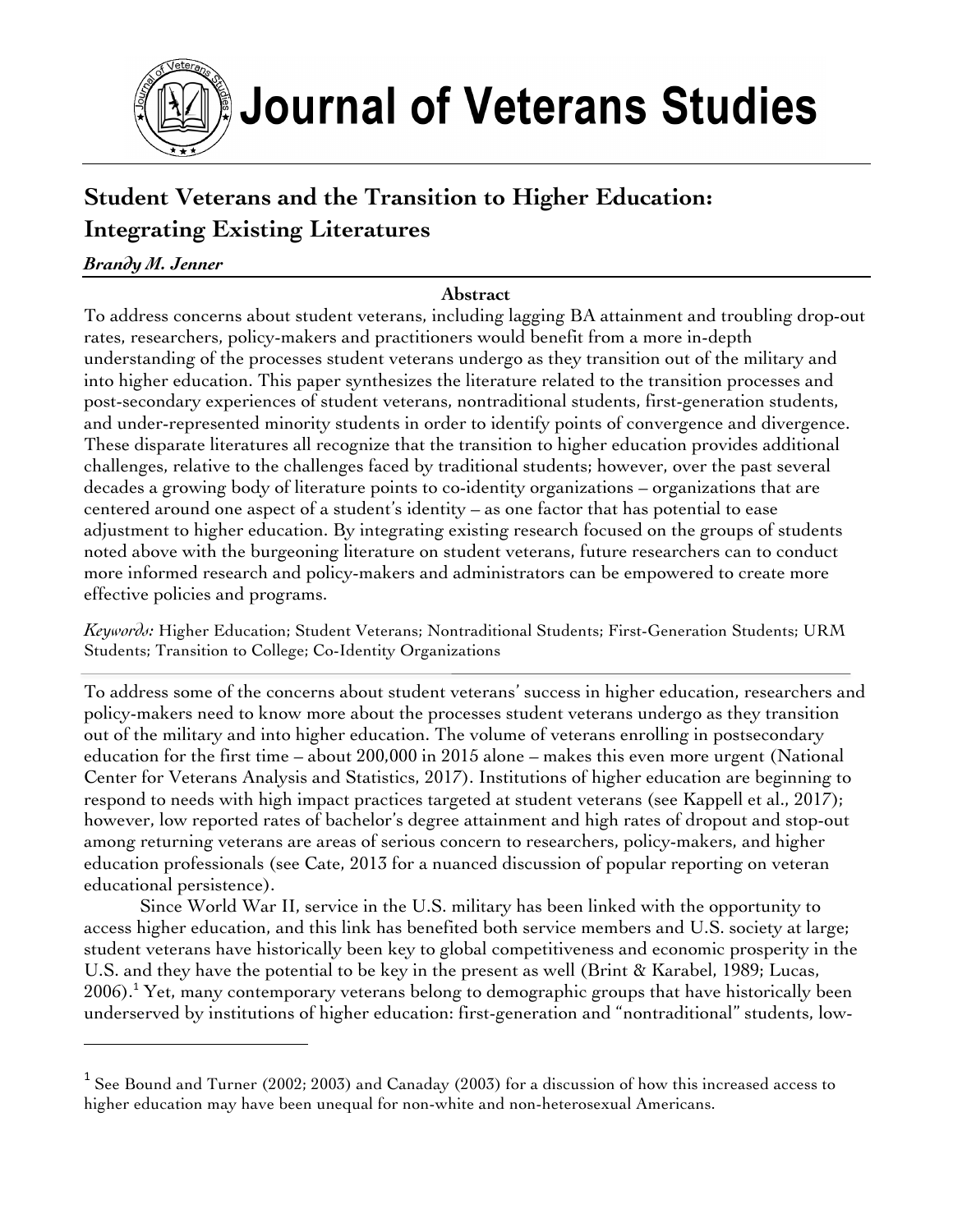income students, and students of color. Consequently, greater attention to the disparate educational trajectories of student veterans is particularly warranted at a time when there are higher stakes and greater returns to higher education than ever before. By integrating existing research literature focused on nontraditional,<sup>2</sup> first-generation,<sup>3</sup> and under-represented minority (URM)<sup>4</sup> college students, and the benefits of participation in co-identity organizations with the burgeoning literature on student veterans, I enable future researchers to conduct more informed research and empower policy-makers and administrators to create transformational policies and programs.

I begin with a discussion of the differences and similarities between the transition to higher education for student veterans and other types of students mentioned above. Previous research on student veterans' transition to higher education has concentrated on how their experiences diverge from those of traditional college students; thus far, relatively few researchers have examined alignment between the transition experiences of student veterans and other groups of students. In contrast, this paper focuses on points of convergence with nontraditional, first-generation, and underrepresented minority students. Next, I examine the role of co-identity organizations within the transition to higher education. Over the past several decades a growing body of literature points to co-identity organizations as one factor that can improve transition and adjustment to higher education for many groups of students. By co-identity organizations, I mean any organization, institutional safe-space, or student group that is centered around one or more aspects of identity, such as race/ethnicity, religion, sexuality, gender, ability/disability, marriage and parental status, age, or veteran status. From an institutional perspective, such organizations and activities may represent easy-to-implement and cost-effective interventions. Thus, this paper also considers how literature finding positive outcomes associated with participation in co-identity organizations can be applied to student veterans. Finally, I share my concluding thoughts and directions for future research.

## **Transitions to Higher Education**

Time spent at college or university has long been seen as a key transitional and developmental period for young people (Astin, 1985, 1993; Chickering & Reisser, 1993; Chickering & Schlossberg, 1995). The existing literature on transition to higher education typically focuses on first year experience and makes prodigious use of student development theory and models.

Schlossberg's transition theory (Chickering & Schlossberg, 1995; Schlossberg, 1984) focuses on how adults cope with the transitions they experience throughout life and is deeply rooted in psychology and counseling traditions. Schlossberg's work is intended for both individual students and college counselors and tends to emphasize individual responsibility and individual action in relation to a transition. The model also implies a focus on documenting student's individual transition to higher education rather than approaching the transition from a group perspective or with an experimental lens. This individual-level focus is a weakness of these types of studies, as it occludes

<sup>&</sup>lt;sup>2</sup> There is some disagreement about the definition of this term. However, here I define nontraditional students in alignment with the National Center for Education Statistics definition as having one or more of the following characteristics: over the age of 24, delaying enrollment into postsecondary education, attending part time, being independent from parents, having dependents, working full time while enrolled, being a single parent, or having a GED or high school equivalent certificate (Radford, Cominole, & Skomsvold, 2015).

<sup>&</sup>lt;sup>3</sup> Defined as students whose parents had no college or post-secondary experiences (Saenz, Hurtado, Barrera, Wolf, & Yeung, 2007).

<sup>&</sup>lt;sup>4</sup> This group typically includes African American, Latino/a, and Native American students.

B. Jenner / Student Veterans and the Transition to Higher Education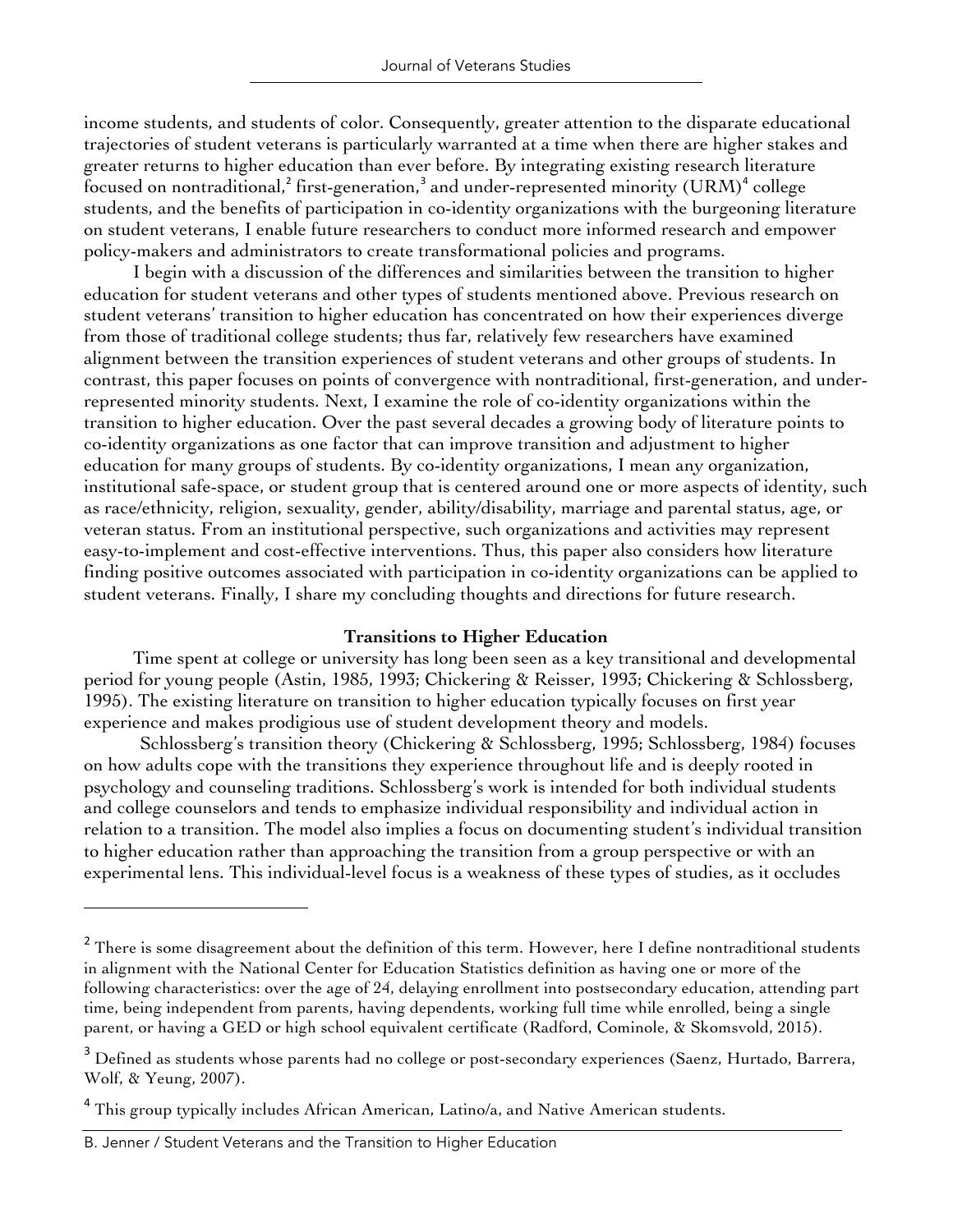many important institutional and group-level factors. Further, like many of the theories discussed in this paper, this approach focuses (both theoretically and empirically) on students early in their educational careers, meaning that it can provide little insight into persistence, retention, and time to degree. That said, the focus on college as a time of prominent transition is useful for those working with traditional students, who are likely to experience a variety of transitions during their college career, as well as other groups of students (e.g. nontraditional students and under-represented minority students) who may experience an even wider array of transitions during college.

Over time, the concept of engagement has become a central component of studies on college preparation, college experience, and student retention. Like Schlossberg's theory of transition, Astin's (1985) work on student involvement and engagement stems from student affairs and counseling traditions and focuses attention on the individual student's contribution to creating a higher education experience. Astin's (1985) Input-Environment-Output (I-E-O) model underscores the need to have an understanding of student characteristics upon their entry into an educational institution, the nature of the educational environments with which students come into contact, and student characteristics as they exit the institution. For traditional students, engagement begins in primary and secondary education and carries through higher education, with those most engaged in high school being the most likely to go on to college and eventually attain a degree. At the theoretical level, the I-E-O model neglects to account for veterans and other returning students whose educational careers are interrupted and whose inputs are more complex than the typical college freshman. Additionally, a college degree was not necessarily an aspiration for student veterans and other older students. Though many student veterans enter the armed forces as a temporary career, some veterans separated from the military involuntarily and, prior to discharge, considered the military to be their career of choice. This fact also decreases the utility of models that follow strict sequencing, as the relationship between input, engagement, and output may be more iterative than linear for student veterans.

Like traditional college students, many student veterans face barriers to higher education such as the need for remediation, financial issues, and the challenges of balancing school with other aspects of life. However, student veterans also experience a variety of unique barriers to higher education including mental health issues (PTSD, TBI, etc.), lack of information about G.I. Bill benefits upon discharge from military service, and the added challenge of transitioning from military life to civilian life (DiRamio & Jarvis, 2011; Radford, 2009; Schiavone & Gentry, 2014).

Many researchers have identified the transition from military service to higher education as one of the major obstacles to degree attainment and have identified specific ways in which veterans' transition to higher education differs from traditional students' transition along several axes (Boettcher, 2017; DiRamio, Ackerman, & Mitchell, 2008; DiRamio & Jarvis, 2011; McBain, Kim, Cook, & Snead, 2012; Olsen, Badger, & McCuddy, 2014; Radford, 2009; Ryan, Carlstrom, Hughey, & Harris, 2011; Schiavone & Gentry, 2014; Vacchi & Berger, 2014; Wheeler, 2012). For example, veterans differ in terms of the reason for their transition to higher education. While traditional college students' pursuit of higher education is typically voluntary, veterans' transitions from military service to higher education are often more complicated, in many cases being necessitated by injury or circumstance.

As is the case for traditional college students, most researchers cite financial issues as having the most significant impact on student veterans' abilities to persist in higher education (Ackerman, DiRamio, & Mitchell, 2009; DiRamio & Jarvis, 2011; McBain et al., 2012; Radford, 2009; Schiavone & Gentry, 2014; Wheeler, 2012). However, that is where the similarities between traditional students and student veterans end. The next most often cited challenges to student veterans transition to higher education are interpersonal and social challenges such as difficulties acculturating to campus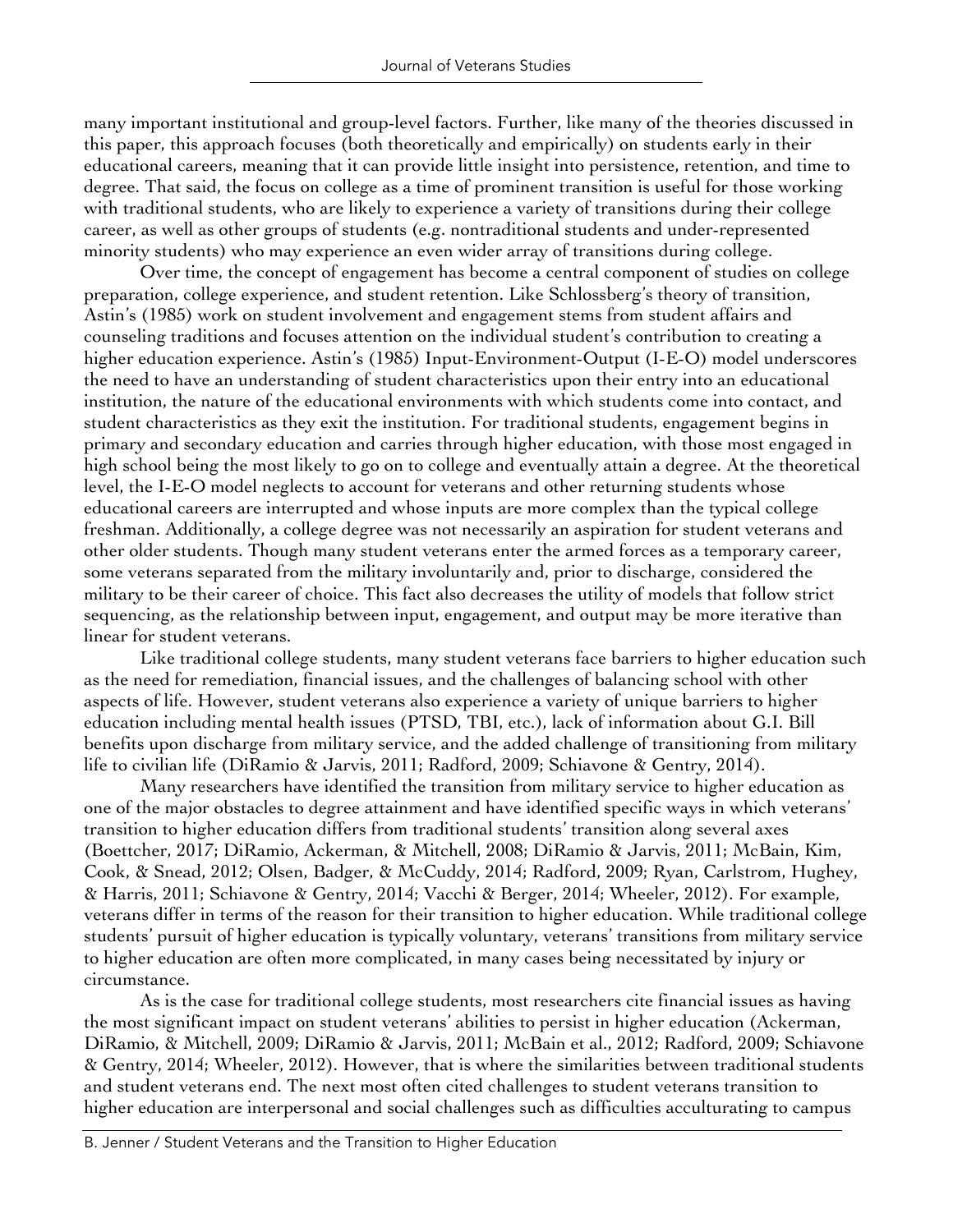life, difficulties relating to student peers and campus faculty members, difficulties relating to family and friends after returning from service, and the loss of a sense of camaraderie (Ackerman et al., 2009; DiRamio & Jarvis, 2011; McBain et al., 2012; Olsen et al., 2014; Schiavone & Gentry, 2014; Wheeler, 2012). Also frequently cited are physical, emotional, psychological issues (DiRamio & Jarvis, 2011; Schiavone & Gentry, 2014); difficulty balancing family responsibilities with school (Radford, 2009); and the burden of transitioning to multiple facets of civilian life after military service (Radford, 2009). Finally, bureaucratic challenges such as a lack of clear information regarding veterans' education benefits and difficulty transferring credits between institutions and general degree completion are also cited (Ackerman et al., 2009; McBain et al., 2012; Radford, 2009; Wheeler, 2012).

For traditional students transitioning to college, identity is often in flux, and interactions with peers and faculty/staff in the college environment can have an immense impact on identity development. Ebaugh (1988) argued that people living in the world today, in contrast to individuals in the past, tend to move into and out of many roles in the course of a lifetime. The theory of role exit examines the processes that individuals undergo when they must simultaneously learn a new role or position while withdrawing from the values, norms, and expectations of a prior role. Naphan and Elliot (2015) see role exit as particularly applicable to student veterans since the importance of disengagement from a previous role is magnified, as expectations of the previous role are unnecessary or inappropriate in the new role. However, the role exit framework may be inappropriate for use with some student veterans, because it presumes that role exits are voluntary. Role exit, though a useful contribution to identity transition theory, is problematic because it collapses the myriad transitions student veterans undergo and fails to account for multiple simultaneous transitions. Student veterans also differ from traditional students in that they experience a move from the role of working professional to that of student. Further, the transition to higher education involves a shift from a social context in which the military identity is widely known, appreciated, and shared, to a context with few military peers and a preponderance of individuals with little understanding of military culture.

Multiple dimensions of identity and intersecting identities (K. C. Jones, 2013; S. R. Jones & McEwen, 2000) have become increasingly common lenses through which to study college students. Jones and McEwen (2000) developed and tested a conceptual model of multiple dimensions of identity that depicts a core sense of self with intersecting circles surrounding the core identity representing significant identity dimensions (e.g., race, sexual orientation, religion) and contextual influences (e.g., family background and life experiences). The authors found support for the idea that identity development in college is a fluid and dynamic process rather than a linear one. Ultimately, they call for more research on this topic and suggest that educators exercise caution in making assumptions about the salience of particular identity dimensions for students in traditionally marginalized groups (S. R. Jones & McEwen, 2000). In particular, researchers of student veterans cite difficulties these students may have in reconciling multiple aspects of a veteran identity with a student identity and speculate that these difficulties impact academic outcomes (DiRamio & Jarvis, 2011; Rumann & Hamrick, 2010).

The concept of intersecting identities is perhaps the most useful of those presented above in relation to student veterans, but this line of research in relation to student veterans is still in its infancy. For example, numerous scholars of veterans have postulated that military identity becomes integrated into an individual's basic view of self (Ackerman et al., 2009; DiRamio et al., 2008; Rumann & Hamrick, 2010). This idea has some interesting consequences that sets student veterans apart from traditional college students. Thus, for student veterans, leaving the military involves reconceptualizing not only what they do, but also who they are and what they believe (see Jones,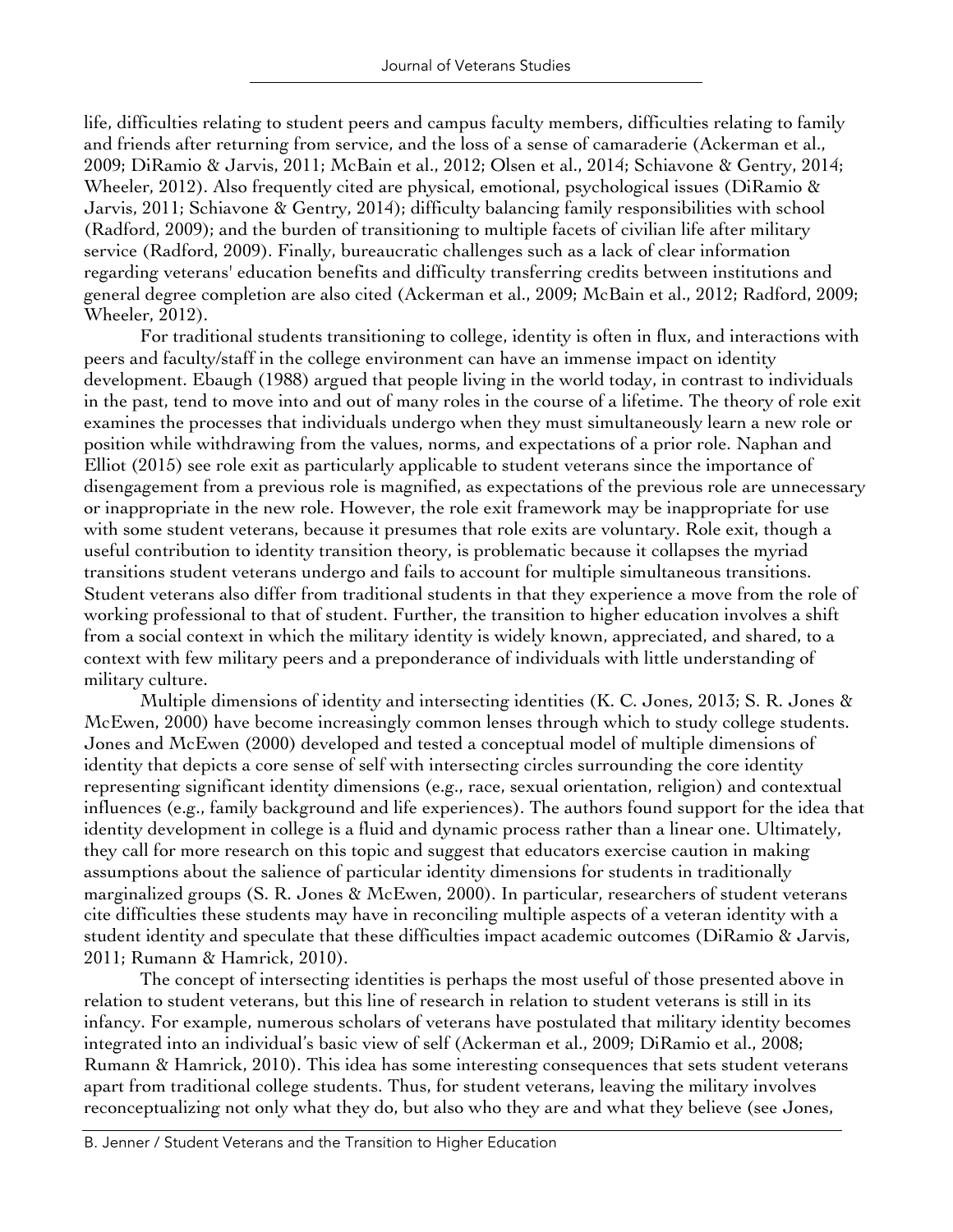2013 for a similar argument). Consequently, traditional approaches that assume all college students view higher education as a time to experiment with and develop multiple aspects of identity are often not applicable to many types of adult students. It is precisely these difference in pre-college input, social role, approach to identity formation, and overall life course stage that distinguish student veterans from traditional students, causing them to need different types of support and rendering research with traditional college students less applicable.

To ameliorate gaps in the extant literature on student veterans, researchers and policy-makers can look to bodies of literature related to groups of students that share many of the same characteristics as student veterans: nontraditional, first-generation, and URM students. Since the current wealth of literature on nontraditional, first-generation, and URM students was not yet developed during the last major influx of military veterans into higher education – after World War II – these bodies of literature can now be productively integrated into the body of literature on student veterans that has since developed. In the next section I address the ways in which student veterans and other groups of students with whom they share important characteristics diverge from traditional models.

#### **Divergence and Alignment**

While college attendance is recognized as a key transition period for most students, researchers acknowledge that these processes do not operate in the same manner for all types of students. As student bodies become more diverse at all types of higher education institutions, more attention has been paid to how transition processes operate for different types of students. There is some overlap between the experiences of traditional college students and student veterans; however, there is much more overlap between the transition experiences of nontraditional, first-generation, and URM students and those of student veterans, albeit in different ways. In this section, I illustrate points of convergence and difference between student veterans, nontraditional, first-generation, and URM students to demonstrate ways in which existing literatures can be applied to the case of student veterans to expand our understanding of this student group and inform better policies to support student veterans making the transition of higher education.

## *Financial Issues*

Most researchers cite financial issues as having the most significant impact on student veteran's ability to persist in higher education (Ackerman et al., 2009; McBain et al., 2012; Radford, 2009; Schiavone & Gentry, 2014; Wheeler, 2012). As is the case for many nontraditional, firstgeneration, and under-represented minority students, material challenges can also be a significant issue for student veterans, due primarily to the decreasing affordability of a college education. Despite the financial benefits granted by the G.I. Bill, many studies of student veterans have found that financial difficulties are present for student veterans and can serve as a catalyst for them to leave their programs of study (DiRamio et al., 2008; Wheeler, 2012). Furthermore, although the Post 9/11 G.I. bill is a major advantage for veterans seeking college degrees, many sources point out that it does not rival the original G.I. bill in educational benefits provided (Greenberg, 2008). The current G.I. Bill's housing allowance is around \$1500 per month, dependent on zip code, with tuition benefits equal to "All Tuition and Fee Payments for an in-State Student," for 36 total months, and up to \$1000 yearly as a book stipend.<sup>5</sup> This structure incentivizes today's veterans to attend public college in a state where they have residency status, which is a concern because it may have the effect of

<sup>5</sup> www.VA.gov/gibill

B. Jenner / Student Veterans and the Transition to Higher Education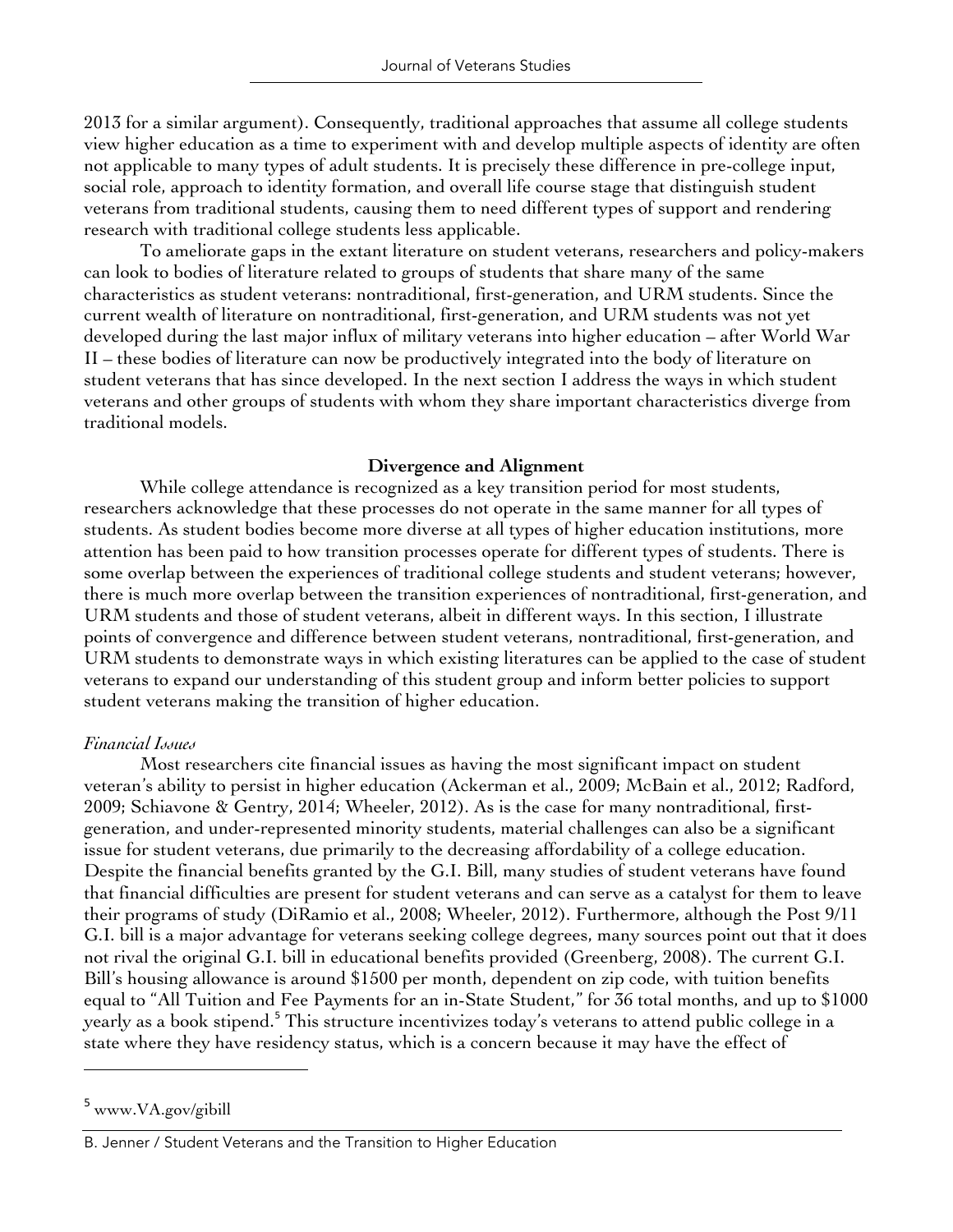restricting student veterans to attending public institutions and limits opportunity and social mobility for student veterans with residency in states with low quality or underfunded public universities. First-generation and nontraditional student groups are often much more geographically constrained by concerns about costs of relocation and out of state tuition, as well as by family and community responsibilities. First-generation students are more likely to enroll in lower cost institutions, and more likely to choose an institution that is close to their home (Saenz et al., 2007). We know that veterans are incentivized to attend public intuitions in their state of residency, but we do not know what role proximity to a military base and proximity to military community – either through friendship networks from military service or through institutions that enroll large numbers of veterans – play in their choice of post-secondary institution. Additionally, with costs in mind, first-generation students are more likely to begin their postsecondary studies at a community college and later transfer to a four-year institution, meaning they must transition twice (Wurster, Rinaldi, Woods, & Liu, 2013). Of course, student veterans who follow this path must similarly make two educational transitions, in addition to navigating entrance into and exit from the military.

The rising cost of tuition, particularly the rising cost of private institutions above the cost of public institutions raises concerns about the affordability and accessibility of a college education even given G.I. Bill education benefits. In addition, many student veterans come from first-generation and/or from low-income backgrounds and both of these groups have been shown to be averse to taking on loans to cover the cost of education, which has a measurable effect on their choice of college institution and pathway, which in turn effect their educational attainment (Burdman, 2005). First-generation students are twice as likely to express concern over their ability to pay for college (Saenz et al., 2007); they also report that their main reason for attending college was "to make more money" and that "being welloff financially" is an essential personal goal (Saenz, Hurtado, Barrera, Wolf, & Yeung, 2007). Finally, first-generation students less likely to live on campus, similar to nontraditional students, and this leads to lower academic and social integration, which ultimately may lead to decreased educational attainment. With these commonalities between veterans and firstgeneration students in mind, the role of finances in veterans' decision to pursue higher education, choice of institution, choice of major, and post-college plans all warrant further study.

## *Academic Preparation*

Research suggests that first-generation students are more likely to have weaker academic preparation, lower educational aspirations, and less knowledge of the college application process, as compared to continuing-generation students (Saenz et al., 2007). Without parental guidance, students are more reliant upon high schools to educate them about postsecondary opportunities and provide support through the college and financial aid application processes (Saenz et al., 2007; Wurster et al., 2013). Student veterans, however, are farther-removed from both the advice of their parents and their high school counselors. Thus, student veterans are likely to decide what college or university to attend via other means. More research investigating this important decision-making process is desperately needed. In addition, studies of extra-curricular remediation programs would shed light on whether student veterans genuinely need academic remediation in the classroom (ex: because of poor high school performance and/or learning) or if short-term "refresher" programs are preferable (ex: if the student has simply forgotten knowledge that they learned in high school). Implementing refresher programs may be an effective way of helping veterans conserve their benefits and improve academic outcomes.

First-generation students' lower self-ratings of leadership ability have also been shown to negatively impact persistence (Saenz et al., 2007). However, leadership ability and experience is one area where veterans do not typically struggle. One useful direction for future research would be to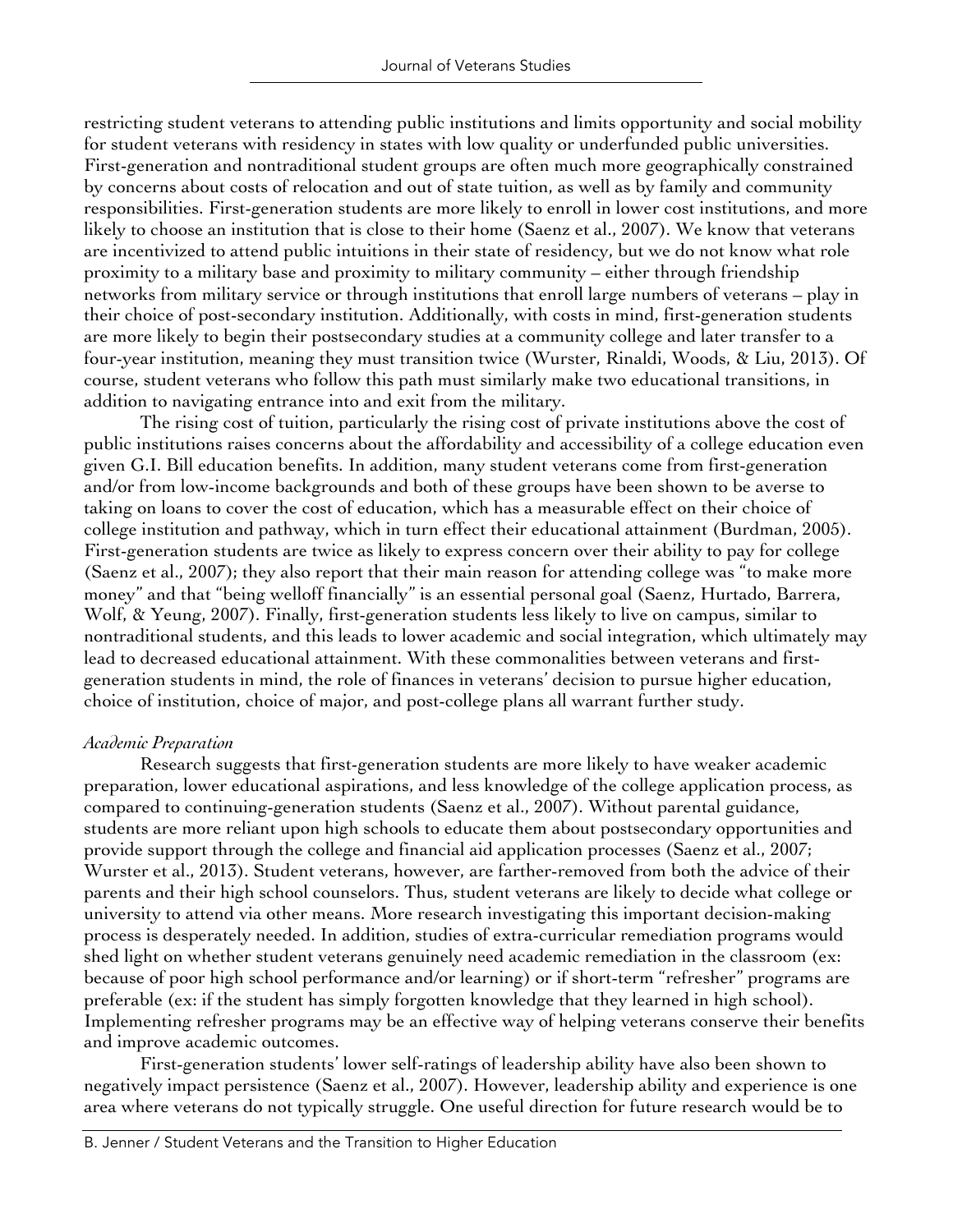investigate if and how service in the U.S. military reverses this self-conception among first-generation student veterans and what effect this might have on persistence.

## *Gaps in Education*

One of the most significant factors affecting the transition to higher education is that nontraditional students do not proceed directly from high school to college or university. Like student veterans, nontraditional students experience a gap in their engagement with the education system. In fact, nontraditional college students often transition to the higher education environment from a previous career or from a full-time caretaker role. Thus, like student veterans, nontraditional students often have a primary identity as something other than a student. Nontraditional students may also have fully fledged spiritual, civic, social, and personal identities that are unlikely to change during their time at college or university. This makes theories of traditional student identity formation and institutional resources structured around them less applicable to nontraditional students and student veterans. However, both of these types of students may be attending college as part of a larger personal project of cultivating altered or expanded personal identities. Researchers should be careful not to overstate or take for granted the fixity of these students' identity.

## *Attrition*

Nontraditional students are much more likely to leave during their first year of college – rather than later in their educational career – than traditional college students (Bowl, 2001; Braxton, Hirschy, & McClendon, 2004; Radford, Cominole, & Skomsvold, 2015). Similarly, first-generation students are twice as likely to drop out during or after their first year of college, as compared to continuing-generation students (Saenz et al., 2007; Wurster et al., 2013). This suggests difficulties with the transition to higher education itself, rather than subsequent factors.

Bean and Metzner developed a conceptual model of nontraditional student attrition and found that the key difference between the attrition process for traditional and nontraditional students is that nontraditional students are more affected by external environmental factors (e.g., family responsibilities) than by social integration, which is a major factor affecting the attrition of traditional students (Bean & Metzner, 1985; Metzner & Bean, 1987). Since nontraditional students typically hold adult roles and responsibilities in addition to their role as student, factors related to these other roles – particularly roles (like spouse or parent) considered more primary than student – can create conflict for nontraditional students, which in turn leads to increased attrition. This may also be the case for first-generation students, who often remain embedded in their home communities by virtue of attending college close to home.

Braxton, Hirschy, and McClendon (2004) found that socioeconomic status, race/ethnicity, age, gender, marital status, parental status, total previous college credit earned, and goal commitment were all significant predictors of adult nontraditional student attrition. The authors found that other characteristics such as high school class rank, standardized test scores, college preparation curriculum, and high school friends were all less relevant to adult students' persistence. Bergman, Gross, Berry, and Shuck (2014) found no differences in persistence by gender, race/ethnicity, or age, but instead found that educational aspirations, institutional responsiveness, and familial encouragement all play significant positive roles in adult nontraditional student persistence. In contrast, Bowl's (2001) deep qualitative work points to the role of higher education institutions in nontraditional student attrition. She characterizes the nontraditional students as a "frustrated participant in an unresponsive institutional context" and calls for institutional change if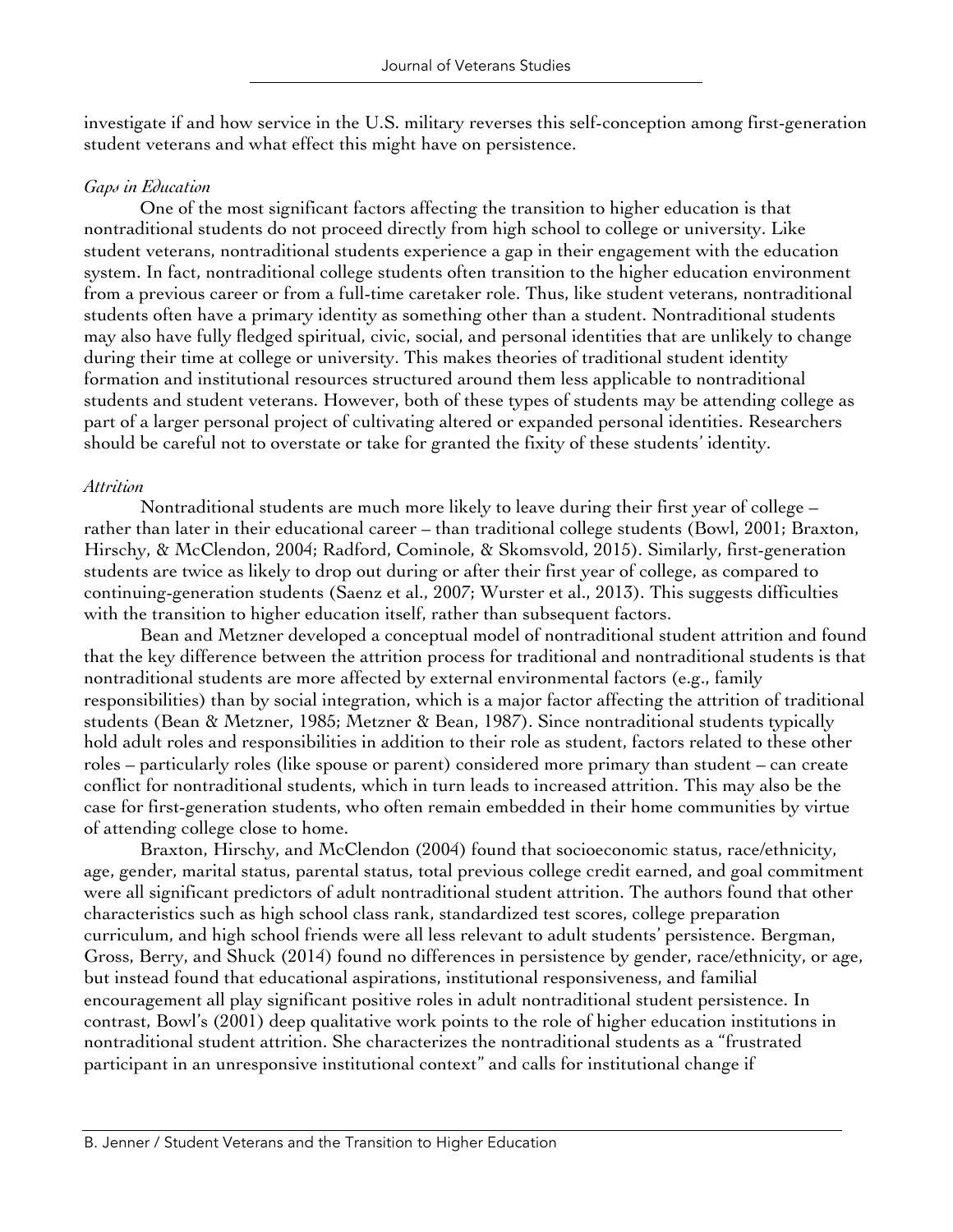nontraditional students are to thrive (Bowl, 2001, p. 141).<sup>6</sup> Thus, models of attrition among students with adult roles and responsibilities, like student veterans, must be sensitive to variation in importance of social integration and variation of institutional support for students with family responsibilities.

## *Risk Factors*

Some research on nontraditional students finds differing outcomes based on the number of nontraditional factors present in an individual student. For example, according to this research, a student who is a single parent, is fully employed in addition to being a student, is over the age of 24, and attends school part time would be considered a maximally nontraditional student, while a student who is 30 years old, has no dependents, and attends school full-time would be considered only minimally nontraditional. Maximally nontraditional students are much less likely to persist in higher education (Radford et al., 2015) than either traditional students or minimally nontraditional students. However, studies have shown that even minimally nontraditional students (i.e., students with only one nontraditional characteristic) were less likely than traditional college students to attain a degree – 52% versus 64% – and they were also far more likely than traditional students to have left school without a degree and without re-enrolling – 35% versus 22% (National Center for Veterans Analysis and Statistics, 2015). Student veterans also vary from minimally to maximally nontraditional. Developing models to measure the impact of degree of nontraditionality on persistence among student veterans and comparing this to other nontraditional groups could prove a fruitful direction for future research.

## *Race/Ethnicity and Gender*

There is also substantive overlap between student veterans and under-represented minority students. Roughly 30% of active duty military service members identify as non-white, and the federal government estimates that veterans of color will increase from the current population of just over 20% to 34% by 2040 (National Center for Veterans Analysis and Statistics, 2015; U.S. Department of Veterans Affairs & Westat Inc., 2010). Thus, many student veterans also experience challenges common to URM students such as stereotyping, discrimination, harassment, feelings of isolation, and low retention rates. Given that the overlap between student veterans and URM students is certain to increase, research on student veterans must incorporate the scholarship on URM students. For example, stereotype threat (Steele & Aronson, 1995) is an issue for many students of color and student veterans may experience compounding stereotyping on the basis of race and veteran status. Tine and Gotlieb's (2013) empirical work on stereotype threat related to race, gender, and income among college students found negative effects on math performance on the basis of race and incomelevel, but not gender, and negative effects on working memory function on the basis of gender, race, and income. They also found that individuals with all three stigmatized aspects of identity experienced significantly larger stereotype threat effects than those with zero-, one-, or two-

 $6$  Some of the differences in these findings can be explained by the authors' definition of nontraditional student. For example: Metzner and Bean (1987) and Braxton, Hirschy, and McClendon (2004) focused commuter or part-time students; Bergman, Gross, Berry, and Shuck (2014) studied students over the age of 25 enrolled in bachelor's degree programs; and Bowl (2001) studied working-class students over the age of 25 entering higher education for the first time. All of these population specifications fit student veterans to some extent, but Bowl's population seems to most closely mirror the characteristics of student veterans, making her findings about the role of institutional in nontraditional student attrition most applicable.

B. Jenner / Student Veterans and the Transition to Higher Education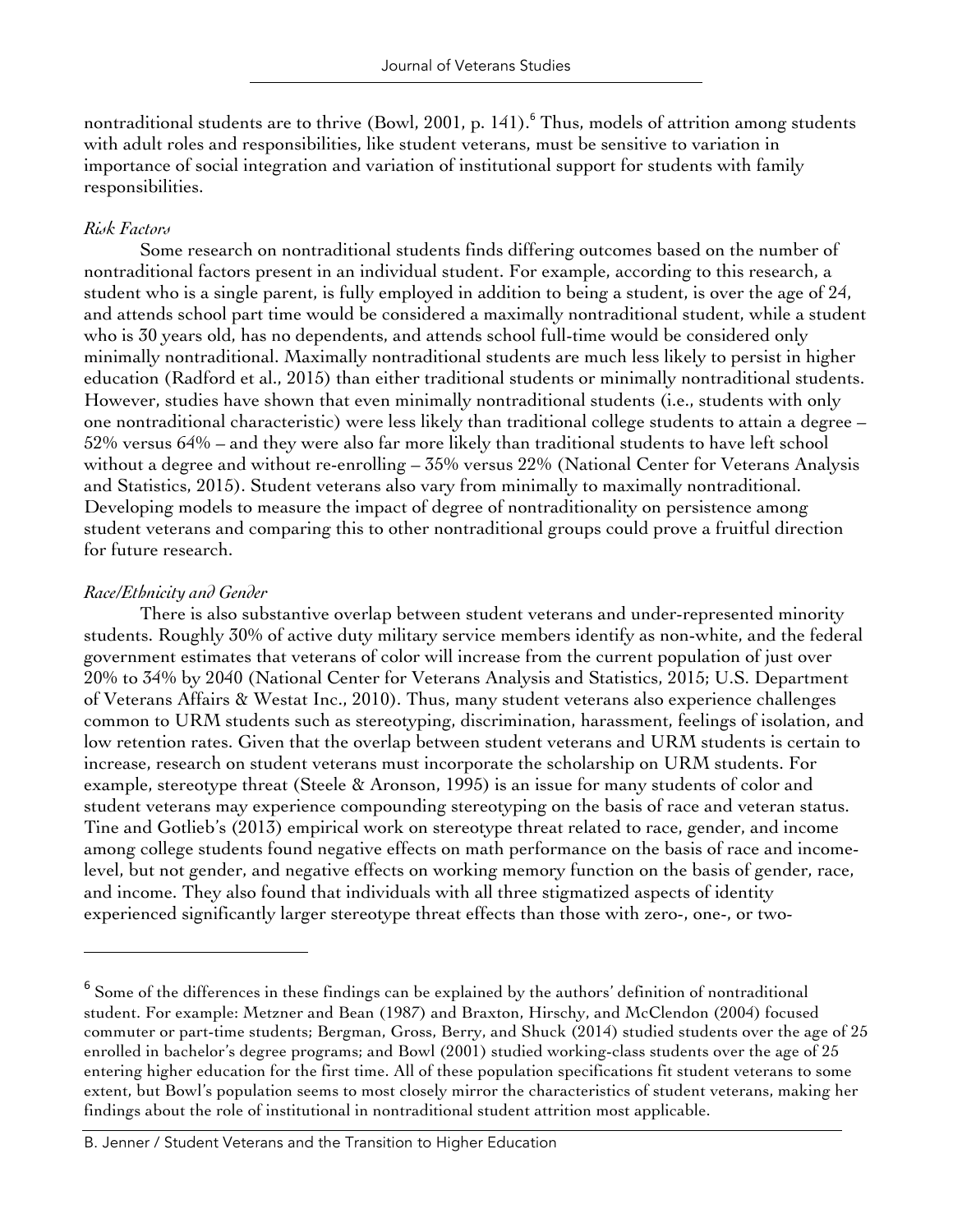stigmatized aspects of identity. Of course, student veterans are not all students of color or lowincome students, however work on stereotype threat may be additionally applicable to the population because of potential (or perceived) negative student and faculty attitudes about military service and veterans. Researchers would benefit from taking an intersectional approach to thinking about the ways in which gender, race/ethnicity, and veteran status intersect to produce unique experiences.

Both nontraditional and first-generation students, like student veterans, are more likely to have dependents and extensive family obligations, which may interfere with their pursuit of higher education (Langrehr, Phillips, Melville, & Eum, 2015; Wurster et al., 2013). Bean and Metzner (1985) and Bowl (2001) both argue specifically that gender should be taken into account in models of nontraditional student attrition, both because gendered family roles and obligations may fall disproportionately on women and because mature students' family lives and concerns do not constitute background noise against which education takes place, rather these concerns are integral to nontraditional students' experience of higher education. This is an excellent suggestion; however, it may be more productive to focus on the roles themselves (e.g., primary parent or caretaker), rather than the gender of the role-holder, and how various competing demands affect persistence for nontraditional students. This is particularly true for student veterans who are still disproportionately men (though numbers of women veterans are increasing), but who may have increased home and family responsibilities when they return home after military service.

Studies of veteran students' attrition would benefit from increased attention to gendered patterns in the influence of role and identity on persistence. Baechtold and DeSawal's (2009) research on women student veterans on college campuses productively applies an intersectional approach to student veterans. They convincingly argued that as the number of women veterans attending college increases, as it has done over the past decade, campus professionals need to be aware of how issues pertaining to mental health, sexual assault, and gender identity may influence how these women make transitions to higher education. Further research on sub-groups of veterans (e.g., veterans with dependents, women veterans, veterans of color, first-generation student veterans, LGBT veterans, and veterans with disabilities) is necessary in order to parse the veterans experience and to create services for those individuals whose needs and identities fall at the intersection of salient categories.

## *Culture Clash*

For some URM students, the transition to higher education produces feelings of culture shock. This is particularly true of first-generation students, who may not even have indirect experience of the higher education system from their parents or other older relatives. For URM students, identity development has historically been tied to ideas of assimilation into and/or exclusion from campus culture. Kuh and Love (2000) postulated that persistence in higher education is inversely related to the distance between a student's precollege culture and the campus culture, and that students from cultures that are incongruent with the dominant culture of their campus may either acclimate to that dominant culture or seek membership in one or more subcultures. Tierney (1999), similarly, critiqued theories of assimilation into campus culture and argued that requiring students to sever ties with home cultures is a form of cultural suicide. Instead, he theorized cultural integrity, which emphasizes programs that foster cultural validation by engaging students' racial and ethnic backgrounds, as an alternate perspective. Other researchers have also called for approaches that help students of color construct identities that include educational achievement as both desirable and achievable to help combat the negative messages they receive (Oyserman, Harrison, & Bybee, 2001).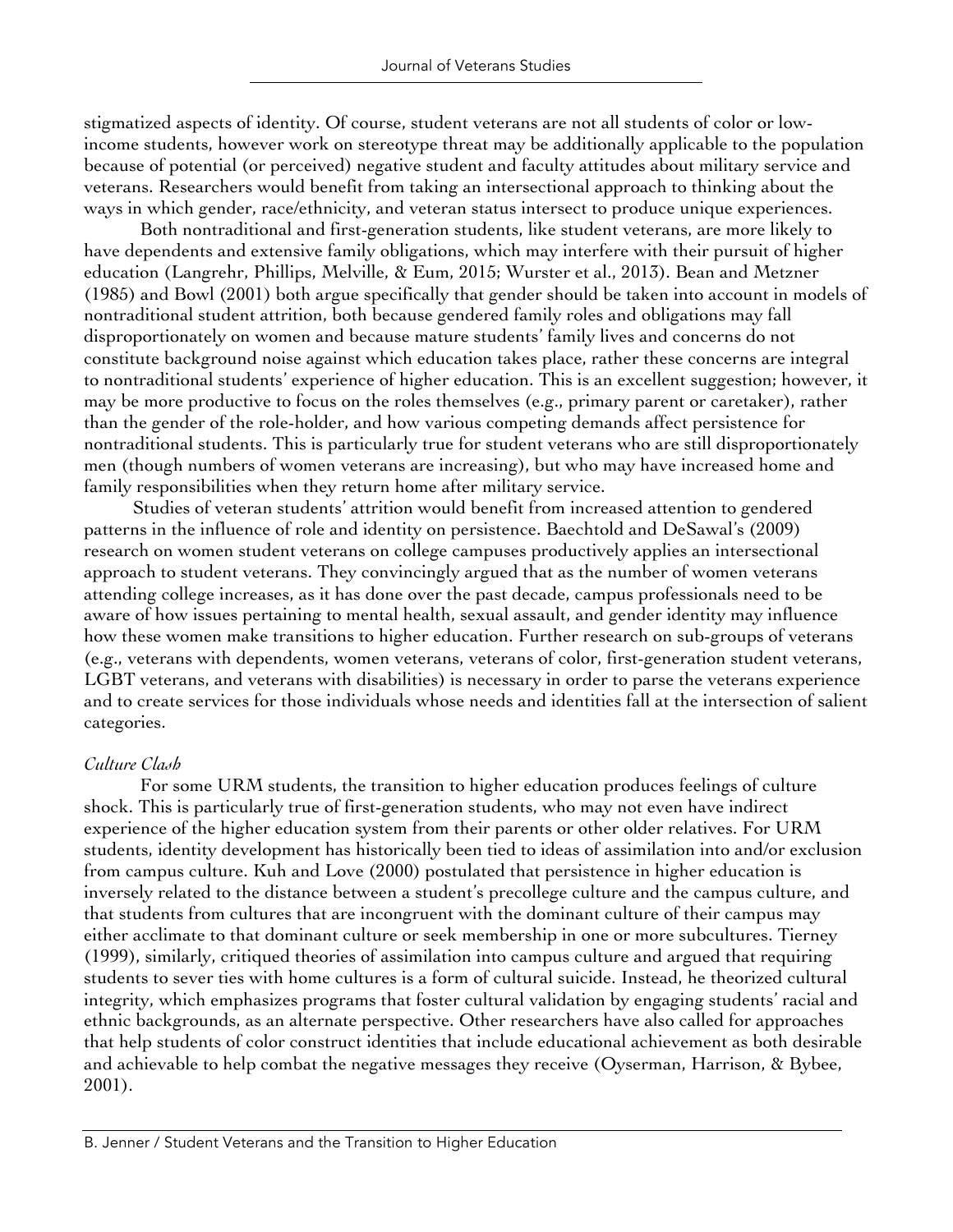Student veterans, like many URM students, come from cultures that are incongruent with the dominant culture. Not only are many student veterans members of an under-represented ethnic group, these students do not transition directly from their home culture, rather they make a (sometimes incomplete) transition from home culture to military culture to (sometimes home culture again and then to) campus culture. Military culture differs from campus cultures in myriad ways: attitudes toward hierarchy, questioning authority, civil discourse, and even punctuality and time all differ between the two environments. Thus, literature about culture shock and dissonance between pre-college and campus cultures is doubly applicable to literature on student veterans: it is directly applicable to URM student veterans, and it is also indirectly applicable to student veterans transitioning from military culture to campus culture. Further, researchers should study whether URM student veterans are at a greater disadvantage than other URM students or whether the experience of transitioning from home to military culture "inoculates" them against some of the worst effects of culture shock when transitioning to college.

## *Peer support*

Social support from peers and participation in student activities and organizations have been shown to be strong predictors of academic success among African American students (Guiffrida, 2003; Harper & Quaye, 2007; Winkle-Wagner, 2015). Hurtado, Carter, and Spuler (1996) found that peer support was predictive of college outcomes for Latino/a students. Interestingly, Dennis, Phinney, and Chuateco (2005) found that Latino/a and Asian college student's perceived lack of peer support was more predictive of college outcomes than the presence of actual support. Researchers of student veterans also emphasize the role of peer support (DiRamio & Jarvis, 2011; Ryan et al., 2011) but rarely engage with scholars of URM students studying the role of peer support. In a contradicting study, Elliott (2014) did not find any lasting mental health benefits for student veterans of the social support received from peers during military service. However, this may be because the veterans disperse (in terms of both life trajectory and geography) after service, and perhaps it would be useful to investigate mental health benefits of the social support received from veteran peers in college.

## *General Insights*

The nontraditional student literature demonstrates the importance of carefully defining and specifying a research population. Although "student veteran" is generally a better-defined category than "nontraditional student," researchers must still be attentive to differences within this group and reject research that seeks to define a totalizing "student veteran experience." In addition, the focus on both individual and structural explanations and the role of institutions in promoting or hindering student success is a real strength of the nontraditional student literature, and one that researchers of student veterans should endeavor to include to in future research.

Notably, first-generation students are overrepresented among student veterans, with 66% of combat veterans who responded to the National Survey of Student Engagement (NSSE) in 2010 reporting that they were first-generation (Wurster et al., 2013). Thus, the literature on student veterans becomes increasingly negligent if it ignores the overlap between student veterans and firstgeneration students. Nowhere is this more important than with regard to financial issues. Many scholars of student veteran experience take for granted that the G.I. Bill provides financial support to veterans in qualified educational programs; however, the literature on first-generation students makes it clear that the G.I. Bill does not completely level the playing field with regard to institutional choice.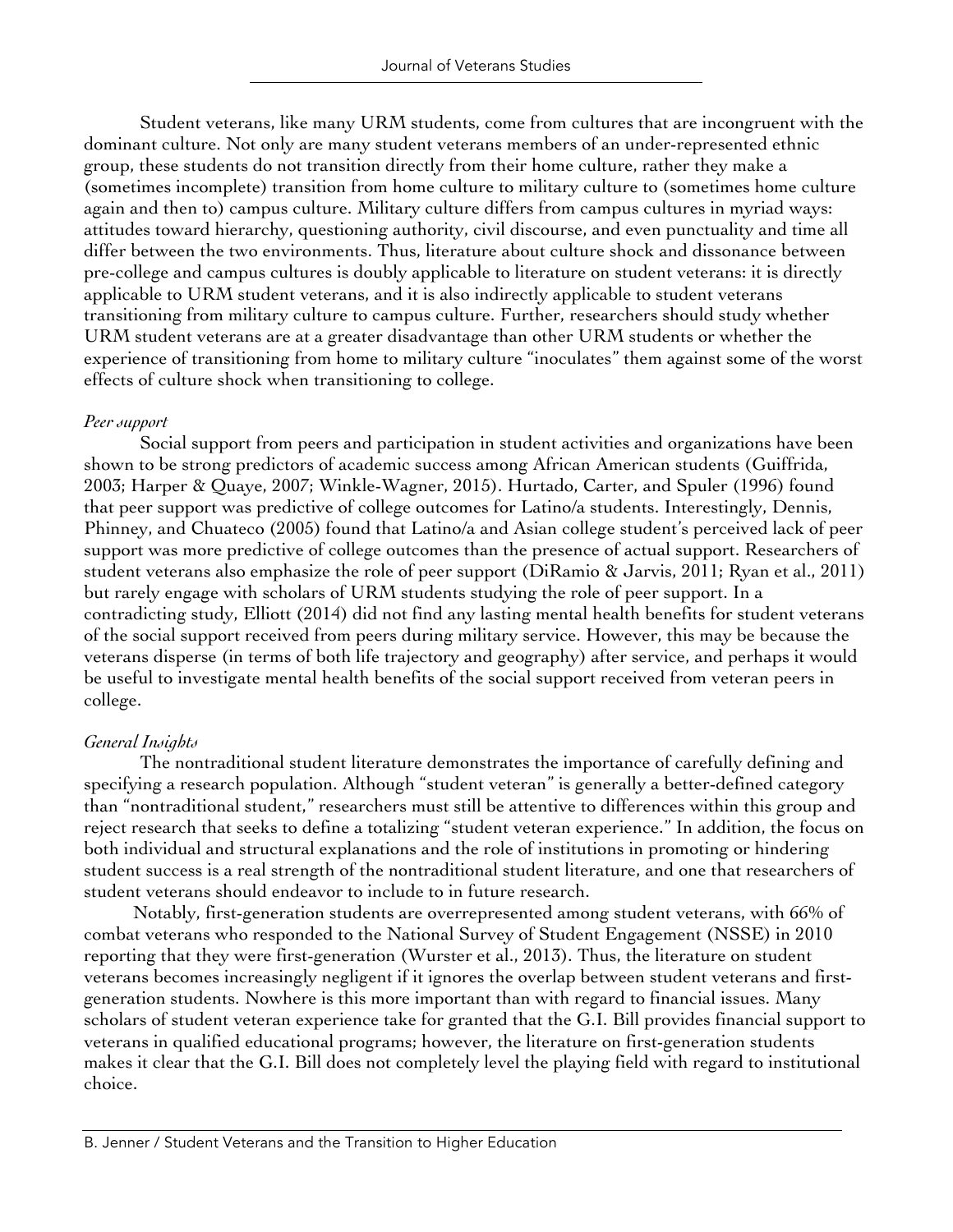Additionally, as U.S. military veterans become more diverse, the literature on URM students becomes increasingly directly applicable to student veterans. Research on stereotype threat, discrimination, and other negative factors related to attrition are clearly applicable to studies of both white student veterans and student veterans of color, as is research on positive factors like the importance of social support from peers and ideas of cultural integrity rather than cultural assimilation. However, for both URM students and student veterans, having access to formal coidentity organizations on campus can help them overcome barriers and make the most of their unique resources and support structures.

## **The Role of Co-Identity Organizations**

A growing body of research suggests that co-identity organizations can positively contribute to the experiences and outcomes of racial/ethnic and other minority students (Braxton, 2000; Gonzalez, 2000; Guiffrida, 2003; Harper & Quaye, 2007; Inkelas, 2004; G. D. Kuh, Kinzie, Buckley, Bridges, & Hayek, 2007; Museus, 2008; Museus, Yi, & Saelua, 2017). Examples of such organizations include African Students Coalition, Muslim Students Organization, LGBTQ Resource Center, The Deaf and Hard of Hearing Club, Women's Student Association, and Student Veterans of America.

Ethnic student organizations provide college students with a safe environment for the transition to higher education because they serve as a safe space for cultural familiarity, cultural expression and advocacy, and opportunities for cultural validation (Museus, 2008). Similarly, LGBT organizations have been found to increase the comfort of LGBT students on campus and to lead to positive identity development and empowerment (Stevens, 2004). In fact, co-identity organizations seem to produce many positive experiences and may have the ability to positively effect education outcomes for students transitioning to higher education, but there is currently no research on veteran's organizations and the role they play for student veterans in the transition to higher education. Additionally, much of the research on co-identity organizations uses qualitative methods and small sample sizes. This is, in and of itself, not a problem; however, having quantitatively oriented studies would serve to strengthen this promising literature.

Researchers have found that ethnic student organizations offer a critical venue for the social involvement of students of color at majority white institutions. For example, Guiffrida (2003) found that African American students credited such organizations with facilitating their social involvement at a majority white institution. African American students in two recent studies reported that the most important benefits of participating in such organizations were the opportunities the organizations provided for establishing connections with faculty members, giving back to the African American community (both on-campus and in society at large), connecting with African American peers, improving cross-cultural competencies (Guiffrida, 2003; Harper & Quaye, 2007). Since most higher education institutions can be described as "majority civilian" rather than "majority veteran/military," these studies have particular relevance for to facilitate veterans' social involvement on campus.

Some researchers of co-ethnic organizations have also found more direct ties to persistence in higher education. Gonzalez (2000), identified three elements of the campus culture that conveyed messages of devaluation and exclusion to Chicano students at majority white institutions – including the exchange of knowledge, physical structures, and social interactions – and then identified sources of support that aided those students in navigating negative cultural messages, including Chicano student identity organizations, cultural symbols, faculty, and literature. Qualitative evidence from Braxton (2000) also suggests that low graduation rates among racial/ethnic minority students might be due in part to their inability to find membership in the cultures and subcultures of majority white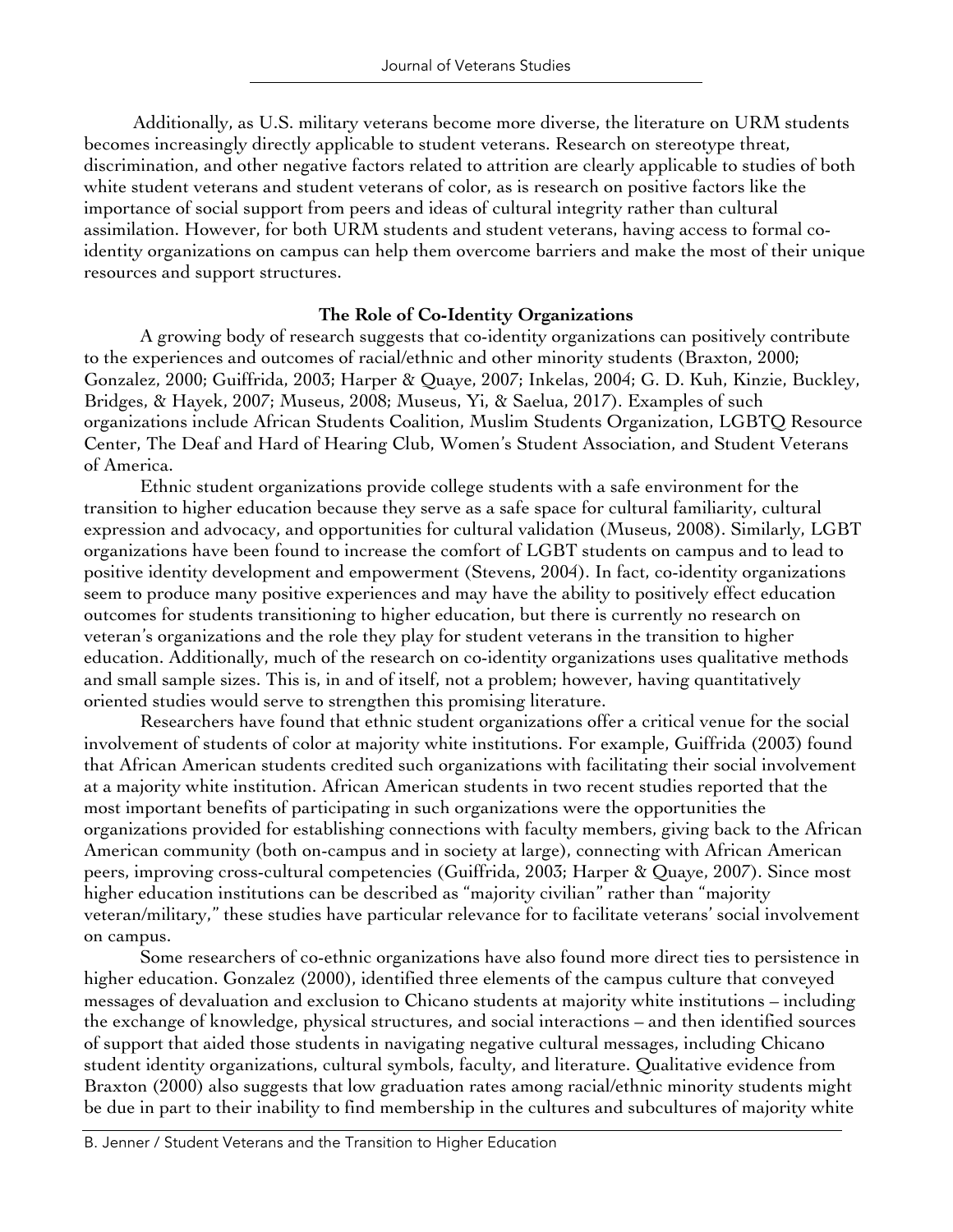colleges and universities. Finally, Patton (2006) notes that black Cultural Centers are instrumental in both black students' feelings of belonging on campus and in the transition to college for black firstyear students.

Museus' (2008) phenomenological qualitative work shows how ethnic student organizations can engage minority students' cultural backgrounds and aid them in maintaining strong ties with their own cultural heritages while facilitating their socialization into the campus. Museus' main findings were: that institutional subcultures can be critical in facilitating minority student adjustment and membership, that participation in ethnic student organizations may be an important form of social involvement for African American students, and that ethnic organizations can provide venues for black students' acquisition of cross-cultural communication skills. These findings provide additional qualitative support for the findings of Kuh and Love (2000), Guiffrida (2003), and Harper and Quaye (2007) respectively. I postulate that these positive outcomes experienced by students of color who interact with co-ethnic organizations may be generalizable to many marginalized student groups, including student veterans participating in veterans' organizations.

With these positive outcomes in mind, Museus (2008) recommends that higher education administrators focus on maximizing the extent to which they connect students of color to venues where they can share their experiences with their peers, support one another, and work together to meet common challenges. He also tasks future research with examining the role that other types institutional cultures – such as cultural centers and targeted support programs – play in students' adjustment to higher education institutions. In light of evidence that participation in co-identity organizations can benefit students in terms of identity development, retention, and other positive outcomes, I echo these recommendations and add that more empirical work is still needed to explain the mechanisms behind participation in co-identity organizations and positive student outcomes. Considering the many points of alignment between student veterans and nontraditional and URM students, cultural centers and support programs targeted at veterans might also be beneficial for their transition to higher education.

Co-identity organizations have yet to be studied in relation to student veterans, yet many colleges and universities have centers for veteran student services. Currently, about 62% of institutions of higher education have programs and services specifically for student veterans (McBain et al., 2012). Within the 62% of institutions that offer programs and services for veterans, 78% of public four-year institutions reported having a designated veteran/military student organization, while 52% of private not-for-profit four-year institutions reported having such organizations (McBain et al., 2012). Considering the numerous benefits of bachelor's degree attainment, both to individuals and to society, and the historic positive economic impact of large numbers of veterans earning a BA degree, researchers, policy-makers, and higher education professionals should be invested in improving the educational attainment of veterans and in transforming institutions to promote this goal.

## **Directions for Future Research**

By integrating existing literatures on other groups of students in higher education with the burgeoning literature on student veterans, we can enable future researchers to conduct more informed and targeted research related to student veteran educational outcomes. The literatures on nontraditional, first-generation, and URM students in particular show considerable potential to advance the literature on student veterans in higher education. The literature on nontraditional students – particularly on nontraditional student attrition – demonstrates the vital importance of attending to differences within a diverse group of students. The literature on first-generation students highlights issues of finances and academic preparation, particularly in relation to their choice of post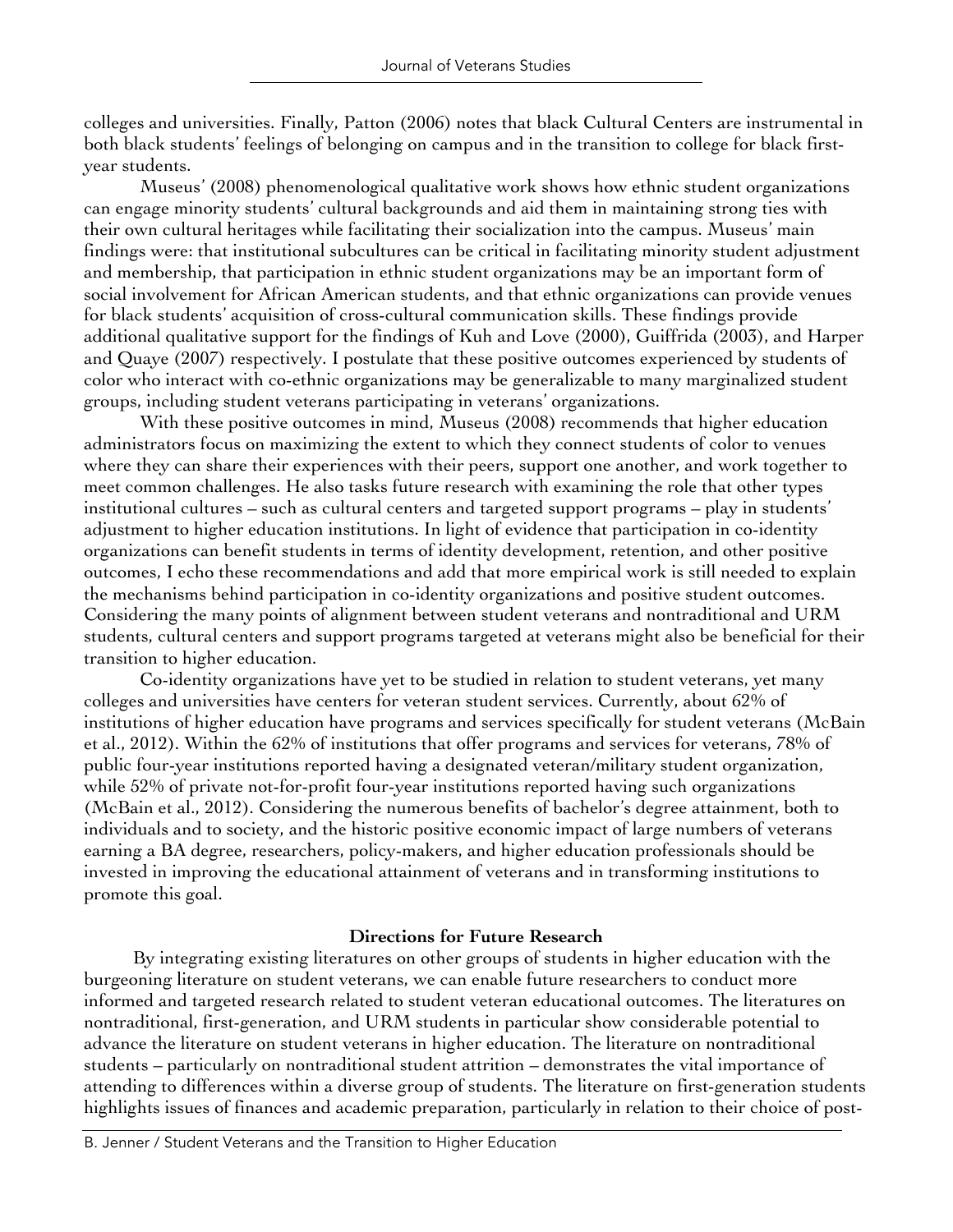secondary institution. And, the literature on URM students showcases the importance of peer support and the negative effects of stereotype threat on student persistence and attrition. In addition, one of the strengths of the literature on nontraditional, fist-generation, and URM students is the more structural take on what accounts for persistence and attrition among students than the dominant theories used by researchers of student veterans. Research on student veterans tends to foreground individual explanations of persistence in higher education but the research on nontraditional, first-generation, and URM students demonstrates the importance of attending to institutional cultures. Further, co-identity organizations, which have a documented positive impact on various groups of students in higher education, have heretofore unrealized potential to be a transformative intervention for student veterans entering higher education. Thus, future researchers should pay careful attention to student veteran co-identity organizations. Though integrating literatures on nontraditional, first-generation, and URM students can help fill many gaps in the literature on student veterans in higher education, several questions relating specifically to student veteran educational experiences and outcomes demand further investigation.

Future research must attend to students at various stages of higher education. Longitudinal studies that follow individuals and groups of students through their full higher education careers would be particularly beneficial. Additionally, issues of transition from year to year in college, transition between institutions, and transfer to a different institutional type merit further study in order to realize positive institutional transformation. However, because 43% of students who served in the military and who now attend college do so at public two-year institutions, more studies of student veterans at the community college level would also be welcome, as would a study of the differences in availability of veteran's organizations by institutional type (Jones, 2017; Persky & Oliver; Wheeler, 2012). Such studies could improve research on student veteran persistence and retention – two areas that are of major concern to researchers of various groups of students in higher education.

Additionally, there is little research on the role that faculty and staff can play in the transition to higher education with regard to student veterans. However, there is evidence from studies of traditional college students that positive interactions with faculty contribute to student success, and conversely, that students who do not have positive interactions often feel less connected to the institution and are less content with their campus (Kuh et al., 2007; Tinto, 2012). Recently, researchers of veterans in writing and composition have provided a roadmap of curricular and professional development activities aimed at helping faculty make a positive impact on veteran success in higher education, which include making room for student's prior experience and knowledge within the classroom and using an asset-based framework for faculty professional development related to student veterans rather than a deficit-based one (Hart & Thompson, 2016; Hinton, 2013). Future research should expand this type of work into other academic fields. While studies have examined the supportive role of counseling staff, librarians, and faculty members, there are no studies in which researchers examine the role of veteran's services staff members. This could yield particularly valuable insights, as all student veterans who use G.I. Bill benefits at a college or university must "certify" their course schedules with a VA official at the institution each term.

One of the most significant limitations in the study of student veterans has been the lack of current nationally representative data about this group. One major consequence of this is that most studies of student veterans in higher education are qualitative in method and descriptive in nature. Fortunately, the recent report by Cate et al. (2017) has begun to remedy that lack. Additional comparative studies (comparing student experiences at different institutions, comparing subgroups of student veterans, and other comparisons) would also build the literature substantially. Qualitative studies are absolutely essential to arrive at a deep understanding of student veterans' motivations,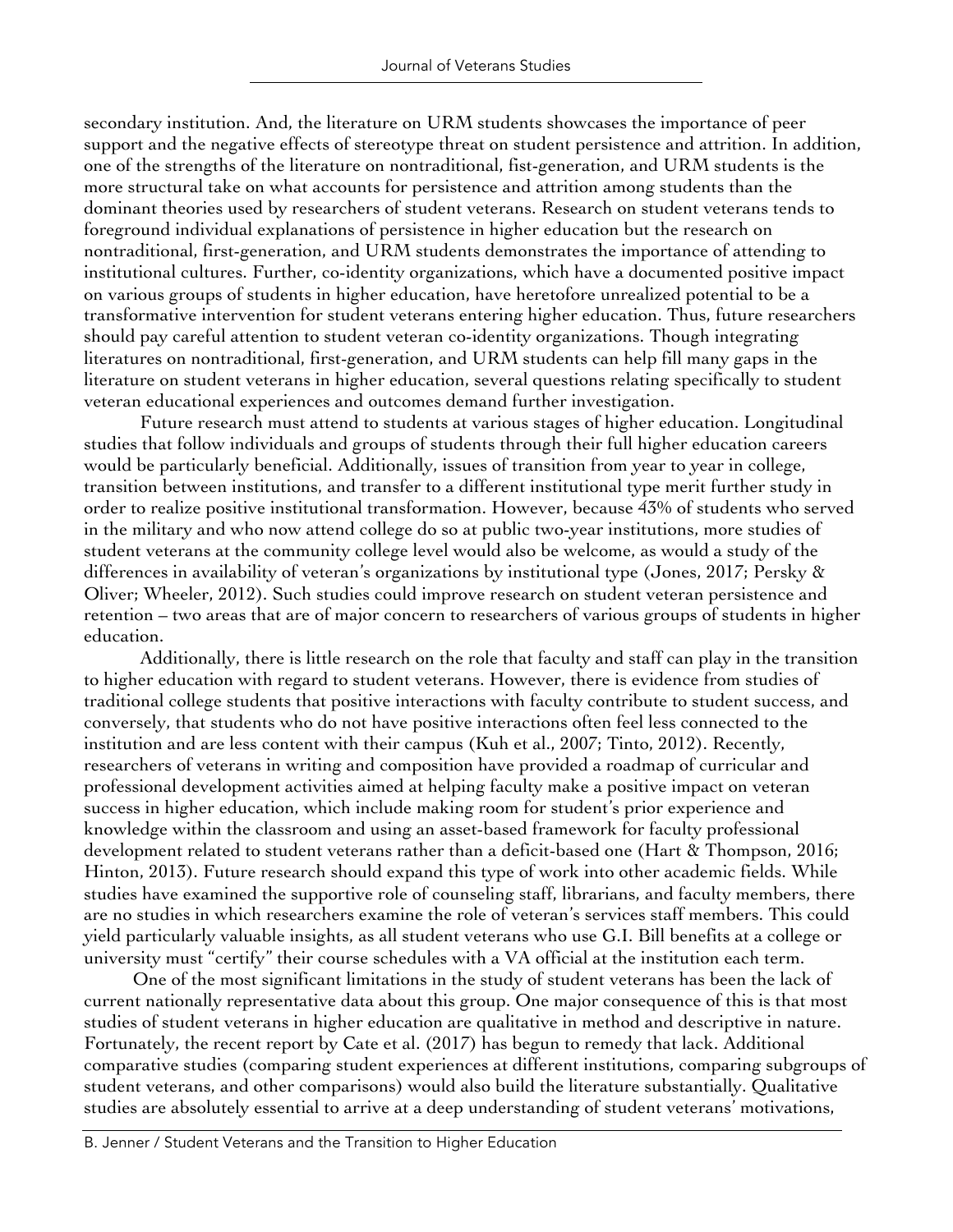meaning-making, and lived experiences; however, all researchers of student veterans would benefit from more quantitative information from a variety of sources about student veterans' educational outcomes, including graduation and transfer rates, as well as individual level information like SES, gender, race/ethnicity, disability status, enrollment pattern, class year equivalent or credits earned, among others.

In short, additional research on a wide variety of topics would be a positive development for the future of this literature. However, one can find a cautionary tale in Winkle-Wagner's (2015) study of African American women's lives and her finding that they may be damagingly "narrowed down" in research that includes them through 1) an emphasis on individual factors in college success instead of institutional factors or larger structural issues, 2) a lack of analysis of within group difference, and 3) framing the notion of success as persistence or completion of a student's degree program instead of self-identified or unique notions of success such as collective uplift, wellbeing, or satisfaction. To positively transform institutions of higher education, researchers, administrators, and policy-makers must always be attentive to structural factors that may be at play, the important differences within the student veteran population, and student veterans' own notions of success in higher education.

Finally, the literature on student veterans has thus far only employed the wider body of literature on transitions to college for its own development, without contributing much to these literatures. In the future, it is my hope that the literature on student veterans can also build the wider body of literature on post-secondary transitions. What can researchers of transitions to college learn from examining student veterans and the transitions they experience? How can the student veteran literature be integrated with the literature on nontraditional students and URM students? What can research on student veteran experience in co-identity organizations contribute to the wider body of research on co-ethnic and other types of co-identity organizations? Although the literature on student veteran organizations holds incalculable potential contribute to these wider bodies of literature, that potential has yet to be tapped.

#### **References**

- Ackerman, R.; DiRamio, D.; & Mitchell, R. L. G. (2009). Transitions: Combat veterans as college students. *New Directions for Student Services*, *126*, 5–14. https://doi.org/10.1002/ss.311
- Astin, A. W. (1985). *Achieving educational excellence* (1st ed). San Francisco: Jossey-Bass.
- Astin, A. W. (1993). *What matters in college?: four critical years revisited*. San Francisco: Jossey-Bass.
- Baechtold, M., & De Sawal, D. M. (2009). Meeting the needs of women veterans. *New Directions for Student Services*, *126*, page numbers needed.
- Bean, J. P., & Metzner, B. S. (1985). A conceptual model of nontraditional undergraduate student attrition. *Review of Educational Research*, *55*(4), 485–540.
- Bergman, M., Gross, J. P., Berry, M., & Shuck, B. (2014). If life happened but a degree didn't: Examining factors that impact adult student persistence. *Journal of Continuing Higher Education*, *62*(2), 90–101.
- Boettcher, M. L. (2017). Charlie, Mike, Victor: Student veterans' loss of purpose. *Journal of Veterans Studies*, *2*(1), 50–68.
- Bound, J., & Turner, S. (2002). Going to war and going to college: Did World War II and the G.I. Bill increase educational attainment for returning veterans? *Journal of Labor Economics*, *20*(4), 784–815. https://doi.org/10.1086/342012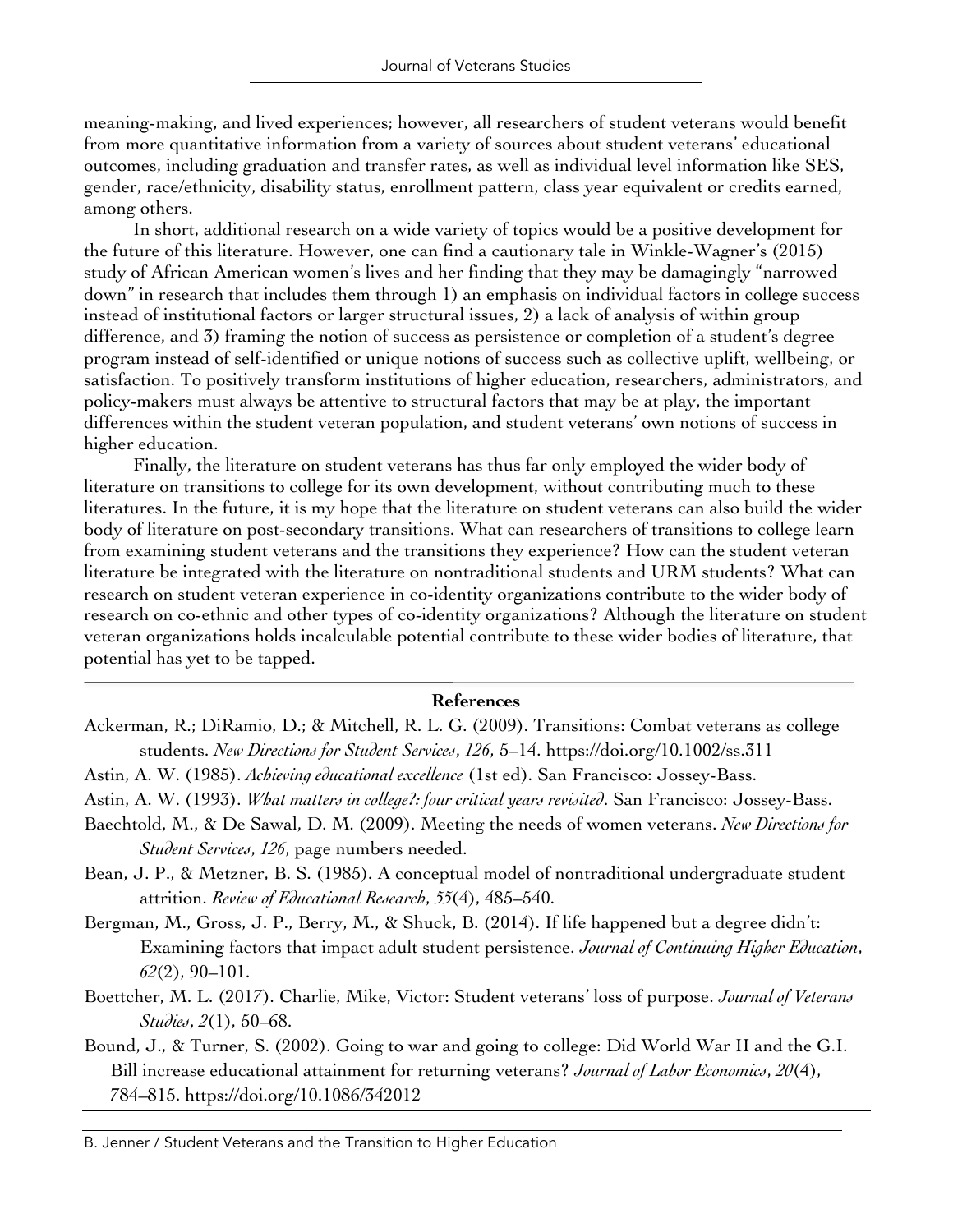- Bowl, M. (2001). Experiencing the barriers: non-traditional students entering higher education. *Research Papers in Education*, *16*(2), 141–160. https://doi.org/10.1080/02671520110037410
- Braxton, J. M. (2000). *Reworking the student departure puzzle*. Nashville: Vanderbilt University Press.
- Braxton, J. M.; Hirschy, A. S.; & McClendon, S. A. (2004). *Understanding and reducing college student departure. ASHE-ERIC Higher Education Report, 30*(3). Jossey-Bass.
- Brint, S. G., & Karabel, J. (1989). *The diverted dream: Community colleges and the promise of educational opportunity in America, 1900–1985*. New York: Oxford University Press.
- Burdman, P. (2005). *The student debt dilemma: Debt aversion as a barrier to college access* (No. 13.05). Center for Studies in Higher Education (CSHE). Retrieved from http://www.cshe.berkeley.edu/student-debt-dilemma-debt-aversion-barrier-college-access
- Canaday, M. (2003). Building a straight state: Sexuality and social citizenship under the 1944 G.I. Bill. *The Journal of American History*, *90*(3), 935–957. https://doi.org/10.2307/3660882
- Cate, C.A., Lyon, J.S., Schmeling, J., & Bogue, B.Y. (2017). *National veteran education success tracker: A report on the academic success of student veterans using the Post-9/11 GI Bill.* Student Veterans of America, Washington, D.C.
- Cate, C. A. (2013). *Exploring student veterans' post-secondary completion rates with two national surveys*. Washington D.C.: Student Veterans of America. Retrieved from http://studentveterans.org/images/Documents/Research\_Brief\_2013\_1.pdf
- Chickering, A. W., & Reisser, L. (1993). *Education and identity*. San Francisco: Jossey-Bass Publishers.
- Chickering, A. W., & Schlossberg, N. K. (1995). *How to get the most out of college*. Boston: Allyn and Bacon.
- Dennis, J. M.; Phinney, J. S.; & Chuateco, L. I. (2005). The role of motivation, parental support, and peer support in the academic success of ethnic minority first-generation college students. *Journal of College Student Development*, *46*(3), 223–236.
- DiRamio, D.; Ackerman, R.; & Mitchell, R. L. (2008). From combat to campus: Voices of studentveterans. *NASPA Journal*, *45*(1), 73–102.
- DiRamio, D., & Jarvis, K. (2011). *Veterans in higher education: when Johnny and Jane come marching to campus*. San Francisco, Calif.: Wiley/Jossey-Bass.
- Ebaugh, H. R. F. (1988). *Becoming an ex: The process of role exit*. Chicago: University of Chicago Press.
- Gonzalez, K. P. (2000). Toward a theory of minority student participation in predominantly White colleges and universities. *Journal of College Student Retention*, *2*(1), 69–91.
- Greenberg, M. (2008). The new GI Bill is no match for the original. *Chronicle of Higher Education*, *54*(46). Page numbers or URL
- Guiffrida, D. A. (2003). African American student organizations as agents of social integration. *Journal of College Student Development*, *44*(3), 304–319. https://doi.org/10.1353/csd.2003.0024
- Harper, S. R., & Quaye, S. J. (2007). Student organizations as venues for black identity expression and development among African American male student leaders. *Journal of College Student Development*, *48*(2), 127–144. https://doi.org/10.1353/csd.2007.0012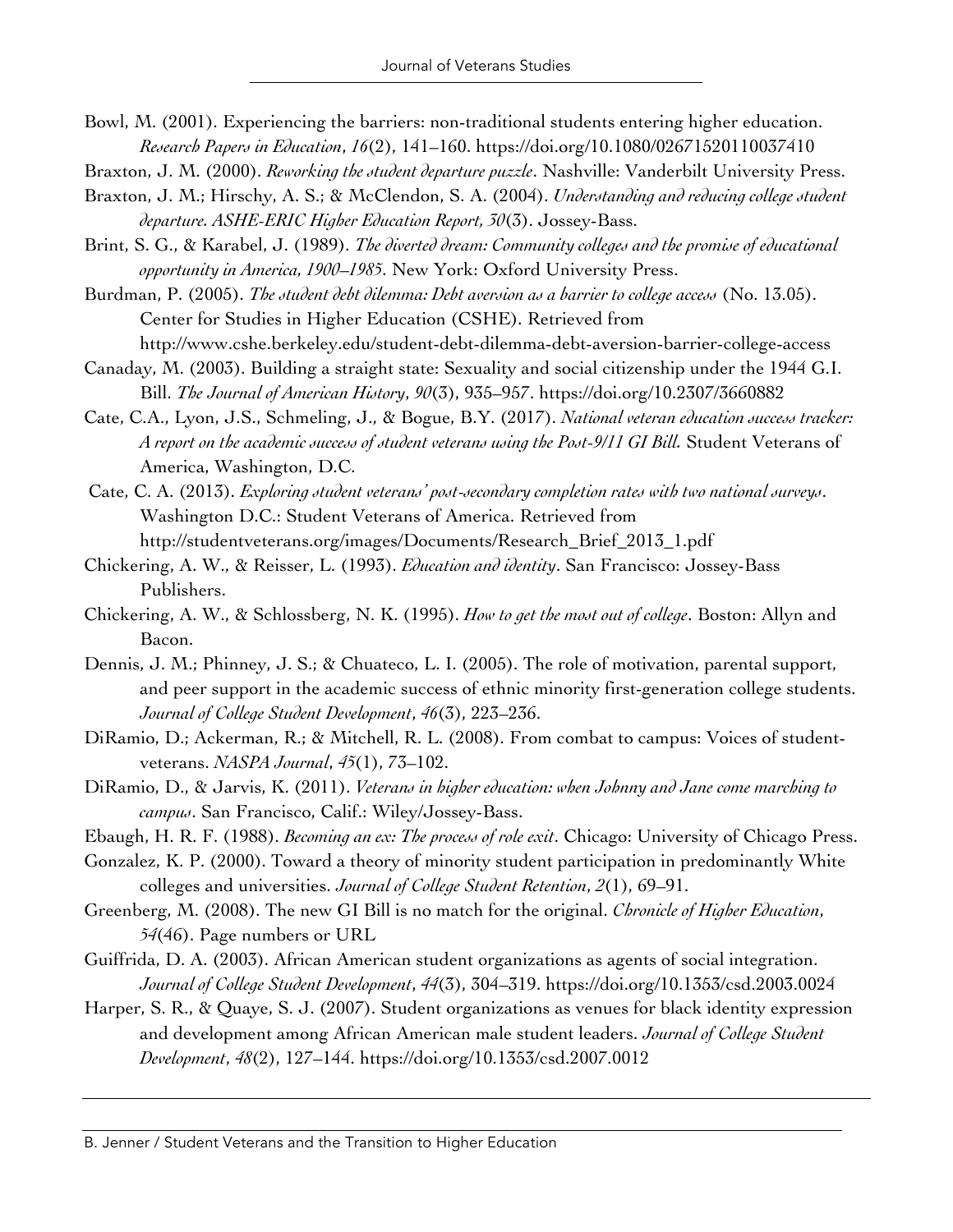- Hart, D. A., and Thompson, R. (2016). Veterans in the writing classroom: Three programmatic approaches to facilitate the transition from the military to higher education. *College Composition and Communication, 68*(2), 345–371.
- Hinton, C. (2013). How student veterans complicate the novice-to-expert continuum. *Composition Forum, 28*.
- Hurtado, S.; Carter, D. F.; & Spuler, A. (1996). Latino student transition to college: Assessing difficulties and factors in successful college adjustment. *Research in Higher Education*, *37*(2), 135–157. https://doi.org/10.1007/BF01730113
- Inkelas, K. K. (2004). Does participation in ethnic cocurricular activities facilitate a sense of ethnic awareness and understanding? A study of Asian Pacific American undergraduates. *Journal of College Student Development*, *45*(3), 285–302. https://doi.org/10.1353/csd.2004.0037
- Jones, K. C. (2013). Understanding student veterans in transition. *The Qualitative Report*, *18*(74), 1– 14.
- Jones, K. C. (2017). Understanding transition experiences of combat veterans attending community college, *Community College Journal of Research and Practice, 41:2*, 107-123. DOI: 10.1080/10668926.2016.1163298
- Jones, S. R., & McEwen, M. K. (2000). A conceptual model of multiple dimensions of identity. *Journal of College Student Development*, *41*(4), 405–14.
- Kappell, J.; Boersma, K; DeVita, J.; & Parker, M. (2017). Student veterans' participation in highimpact practices: Veterans' experiences at three institutions of higher education in southeastern North Carolina. *Journal of Veterans Studies*, *2*(1), 29–49.
- Kuh, G. D.; Kinzie, J.; Buckley, J. A.; Bridges, B. K.; & Hayek, J. C. (2007). *Piecing together the student success puzzle: research, propositions, and recommendations*. San Francisco, Calif.: Wiley/ Jossey-Bass.
- Kuh, G., & Love, P. (2000). A cultural perspective on student departure. In J. M. Braxton (Ed.), *Reworking the student departure puzzle* (pp. 196–212). Nashville: Vanderbilt University Press.
- Langrehr, K. J.; Phillips, J. C.; Melville, A.; & Eum, K. (2015). Determinants of nontraditional student status: A methodological review of the research. *Journal of College Student Development*, *56*(8), 876–881. https://doi.org/10.1353/csd.2015.0090
- Lucas, C. J. (2006). *American higher education: A history.* (2nd Ed). Palgrave Macmillan.
- McBain, L., Kim, Y. M., Cook, B., & Snead, K. (2012). *From soldier to student, II: assessing campus programs for veterans and service members*. Washington D.C.: American Council on Education.
- Metzner, B. S., & Bean, J. P. (1987). The estimation of a conceptual model of nontraditional undergraduate student attrition. *Research in Higher Education*, *27*(1), 15–38. https://doi.org/10.1007/BF00992303
- Museus, S. D. (2008). The role of ethnic student organizations in fostering African American and Asian American students' cultural adjustment and membership at predominantly white institutions. *Journal of College Student Development*, *49*(6), 568–586.
- Museus, S. D.; Yi, V.; & Saelua, N. (2017). The impact of culturally engaging campus environments on sense of belonging. *Review of Higher Education*, *40*(2), 187–215.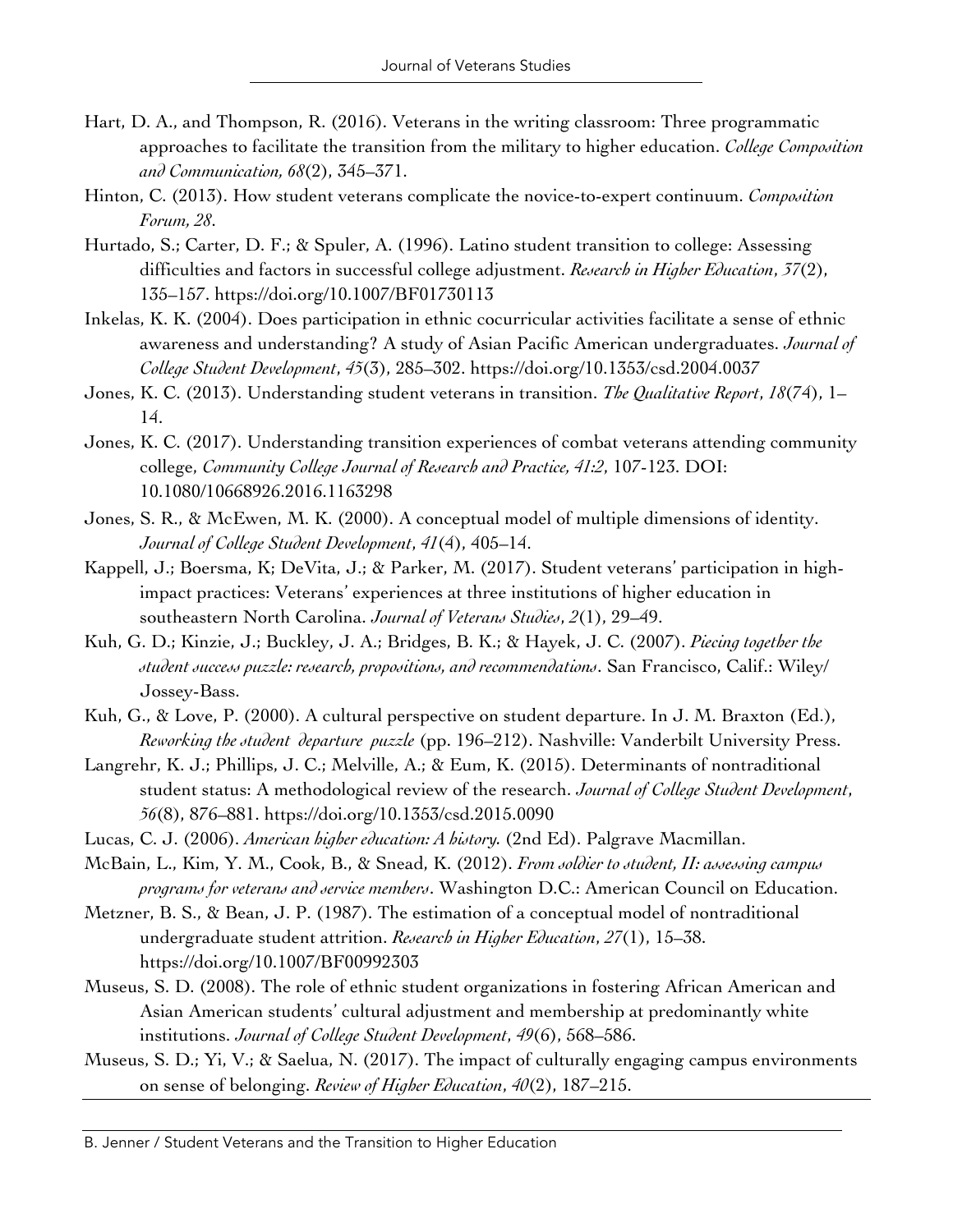- Naphan, D., & Elliot, M. (2015). Role exit from the military: Student veterans' perceptions of transitioning from the U.S. military to higher education. *The Qualitative Report*, *20*(2), 36–48.
- National Center for Veterans Analysis and Statistics. (2015). *Profile of veterans: 2012: Data from the American community survey*. Washington D.C.: U.S. Department of Veterans Affairs.
- ---. (2017). *Profile of veterans: 2015: Data from the American community survey*. Washington, D.C.: U.S. Department of Veterans Affairs.
- Olsen, T.; Badger, K.; & McCuddy, M. D. (2014). Understanding the student veterans' college experience: An exploratory study. *U.S. Army Medical Department Journal*, 101–108.
- Oyserman, D.; Harrison, K.; & Bybee, D. (2001). Can racial identity be promotive of academic efficacy? *International Journal of Behavioral Development*, *25*(4), 379–385. https://doi.org/10.1080/01650250042000401
- Patton, L. D. (2006). The voice of reason: A qualitative examination of black student perceptions of black culture centers. *Journal of College Student Development*, *47*(6), 628–646. https://doi.org/10.1353/csd.2006.0068
- Persky, K., and D. Oliver. (2010). Veterans coming home to the community college: linking research and practice. *Community College Journal of Research and Practice, 35*(1–2), 111–120.
- Radford, A. W. (2009). *Military service members and veterans in higher education: what the new GI bill may mean for postsecondary institutions*. New York: American Council on Education.
- Radford, A. W.; Cominole, M.; & Skomsvold, P. (2015). *Demographic and enrollment characteristics of nontraditional undergraduates: 2011–2012* (Web Tables). U.S. Department of Education, National Center for Education Statistics.
- Rumann, C. B., & Hamrick, F. A. (2010). Student veterans in transition: Re-enrolling after war zone deployments. *The Journal of Higher Education*, *81*(4). Retrieved from http://muse.jhu.edu/content/oai/journals/journal\_of\_higher\_education/v081/81.4.rumann.html
- Ryan, S. W.; Carlstrom, A. H.; Hughey, K. F.; & Harris, B. S. (2011). From boots to books: Applying Schlossberg's model to transitioning American veterans. *NACADA Journal*, *31*(1), 55–63.
- Saenz, V. B.; Hurtado, S.; Barrera, D.; Wolf, D.; & Yeung, F. (2007). *First in my family: A profile of first-generation college students at four-year institutions since 1971*. Los Angeles: Higher Education Research Institute.
- Schiavone, V., & Gentry, D. (2014). Veteran-students in transition at a midwestern university. *Journal of Continuing Higher Education*, *62*(1), 29–38. https://doi.org/10.1080/07377363.2014.872007
- Schlossberg, N. K. (1984). *Counseling adults in transition: linking practice with theory*. New York: Springer Publishing Company.
- Steele, C. M., & Aronson, J. (1995). Stereotype threat and the intellectual test performance of African Americans. *Journal of Personality and Social Psychology*, *69*(5), 797–811.
- Stevens, R. A. (2004). Understanding gay identity development within the college environment. *Journal of College Student Development*, *45*(2), 185–206.